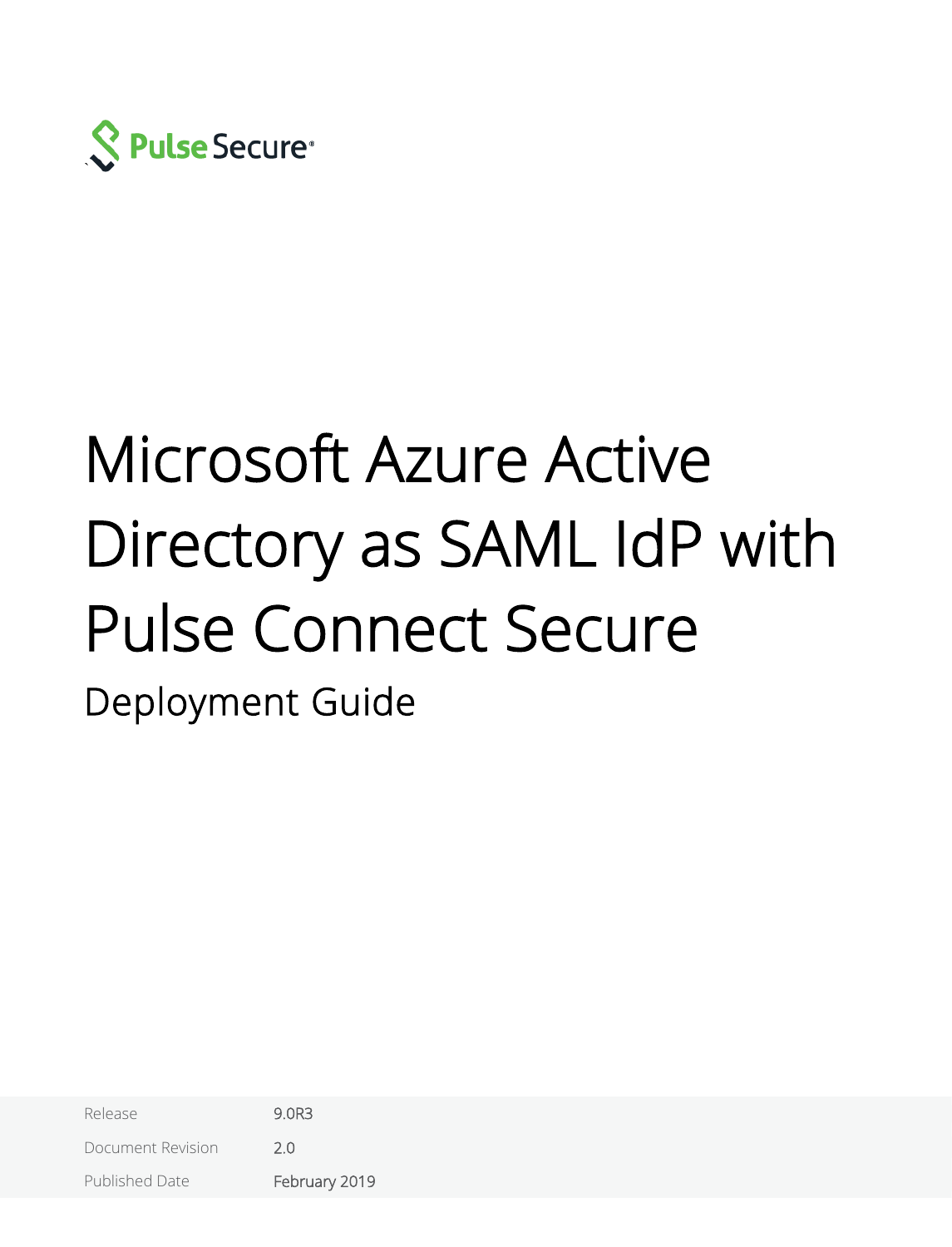Pulse Secure, LLC 2700 Zanker Road, Suite 200 San Jose CA 95134

## [https://www.pulsesecure.net](https://www.pulsesecure.net/)

Pulse Secure and the Pulse Secure logo are trademarks of Pulse Secure, LLC in the United States. All other trademarks, service marks, registered trademarks, or registered service marks are the property of their respective owners.

Pulse Secure, LLC assumes no responsibility for any inaccuracies in this document. Pulse Secure, LLC reserves the right to change, modify, transfer, or otherwise revise this publication without notice.

Products made or sold by Pulse Secure or components thereof might be covered by one or more of the following patents that are owned by or licensed to Pulse Secure: U.S. Patent Nos. 5,473,599, 5,905,725, 5,909,440, 6,192,051, 6,333,650, 6,359,479, 6,406,312, 6,429,706, 6,459,579, 6,493,347, 6,538,518, 6,538,899, 6,552,918, 6,567,902, 6,578,186, and 6,590,785.

## *Microsoft Azure Active Directory as SAML IdP with Pulse Connect Secure - Deployment Guide*

The information in this document is current as of the date on the title page.

## END USER LICENSE AGREEMENT

The Pulse Secure product that is the subject of this technical documentation consists of (or is intended for use with) Pulse Secure software. Use of such software is subject to the terms and conditions of the End User License Agreement ("EULA") posted at [https://www.pulsesecure.net/support/EULA.](https://www.pulsesecure.net/support/EULA) By downloading, installing or using such software, you agree to the terms and conditions of that EULA.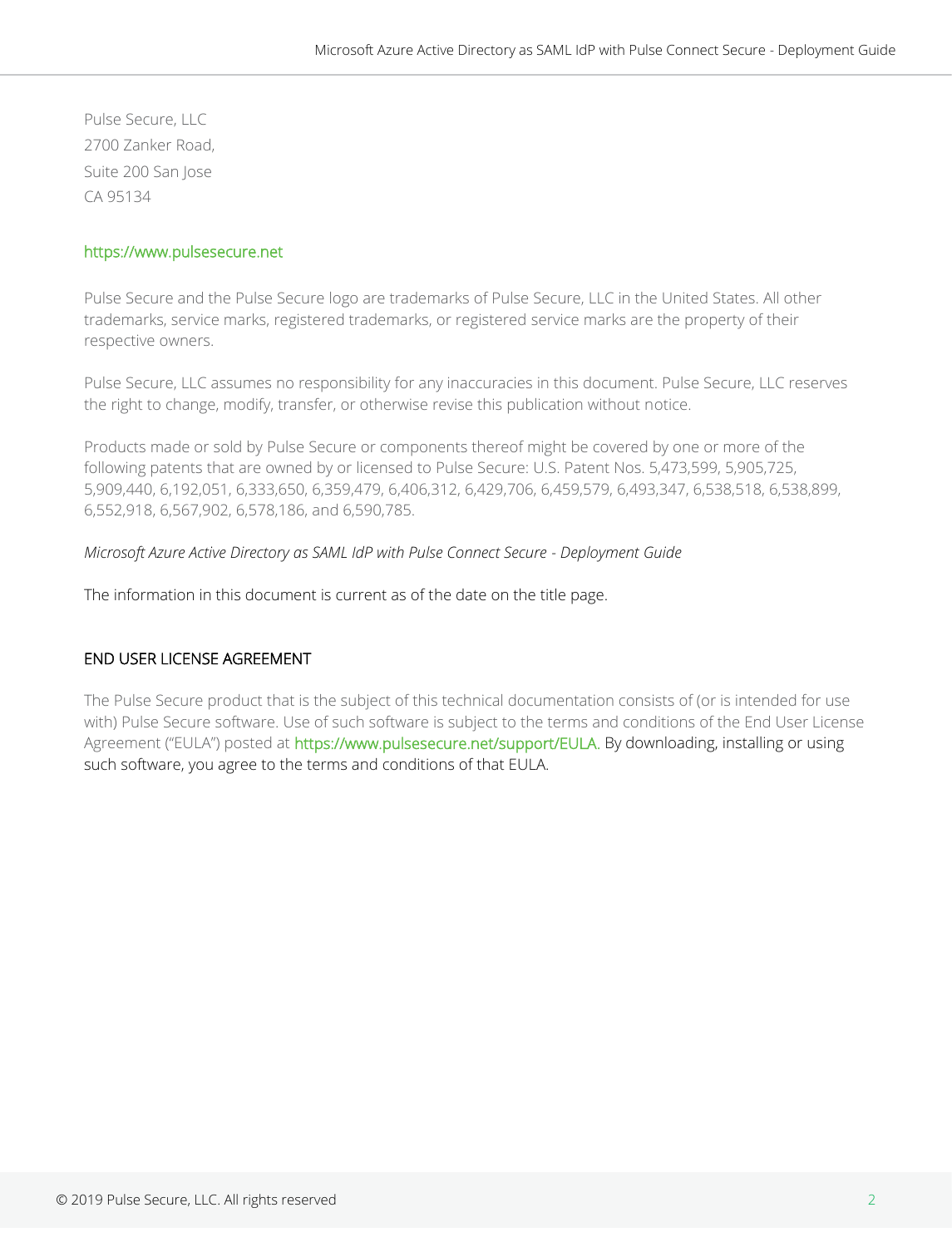# <span id="page-2-0"></span>Revision History

| Revision and<br><b>Date</b> | Added/Updated<br>/Removed | <b>Remarks</b>                                           |
|-----------------------------|---------------------------|----------------------------------------------------------|
| 2.0, February 2019          | Updated                   | Updated the document with the latest MS Azure navigation |
| 1.0, May 2018               | Initial release           |                                                          |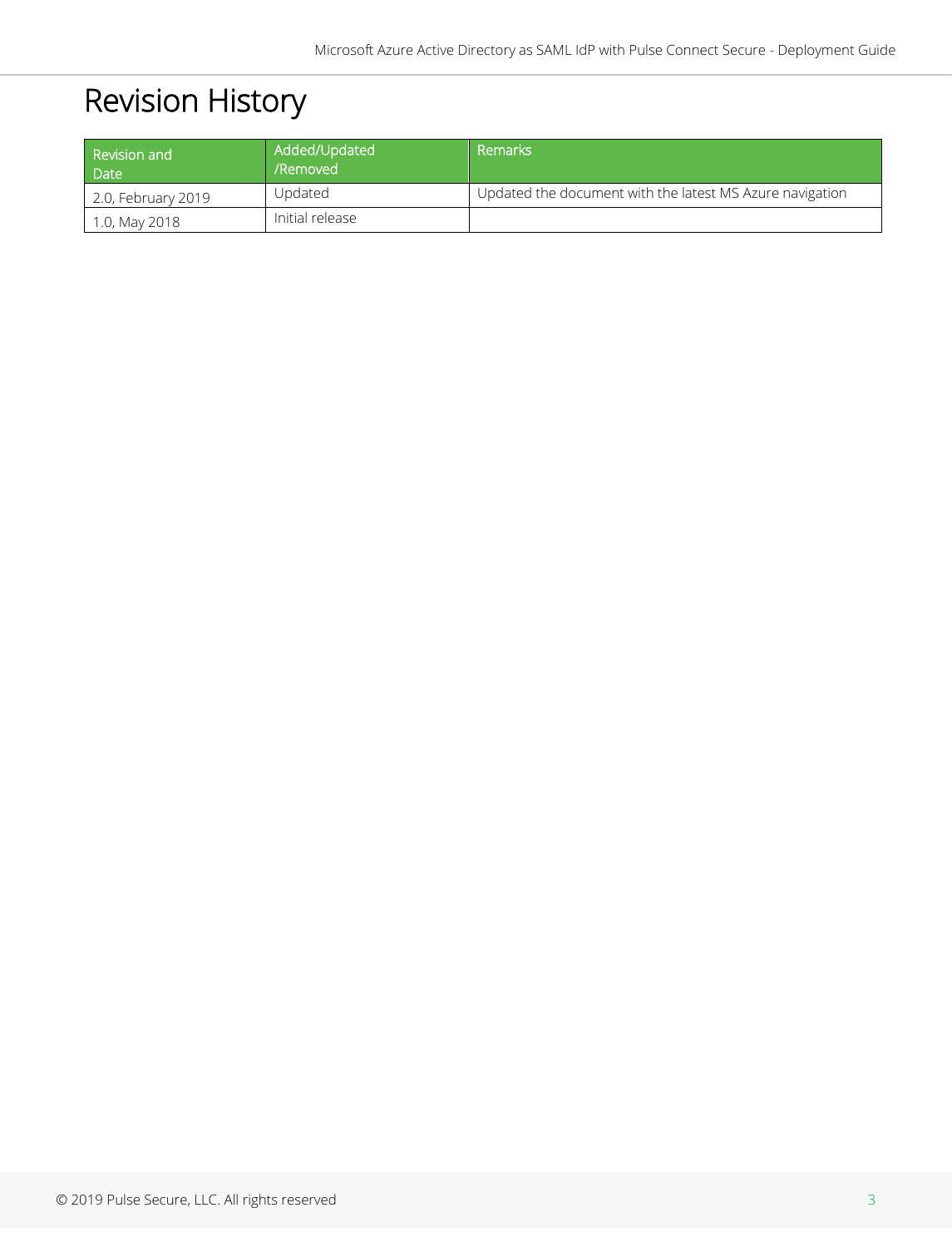# **Table of Contents**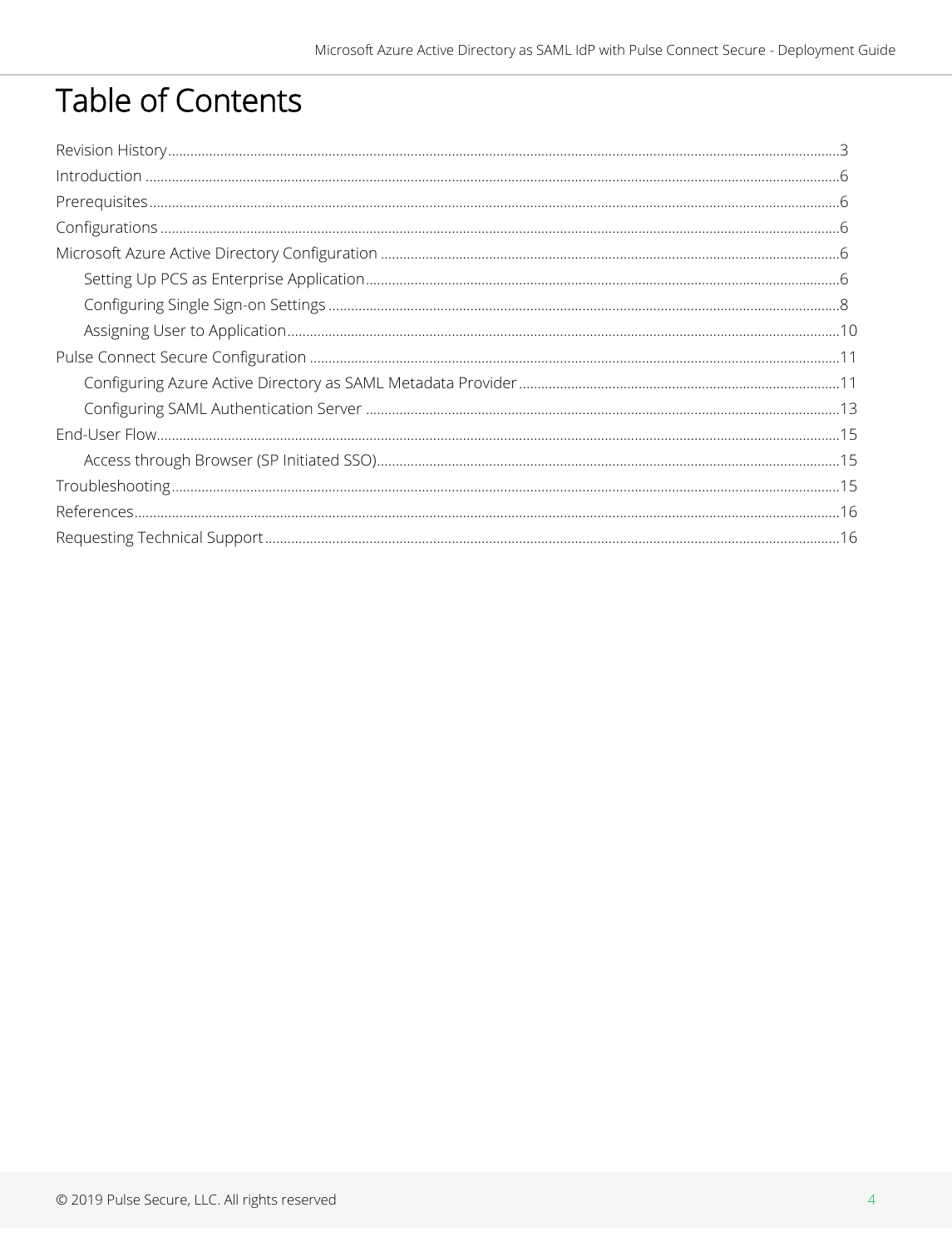# List of Figures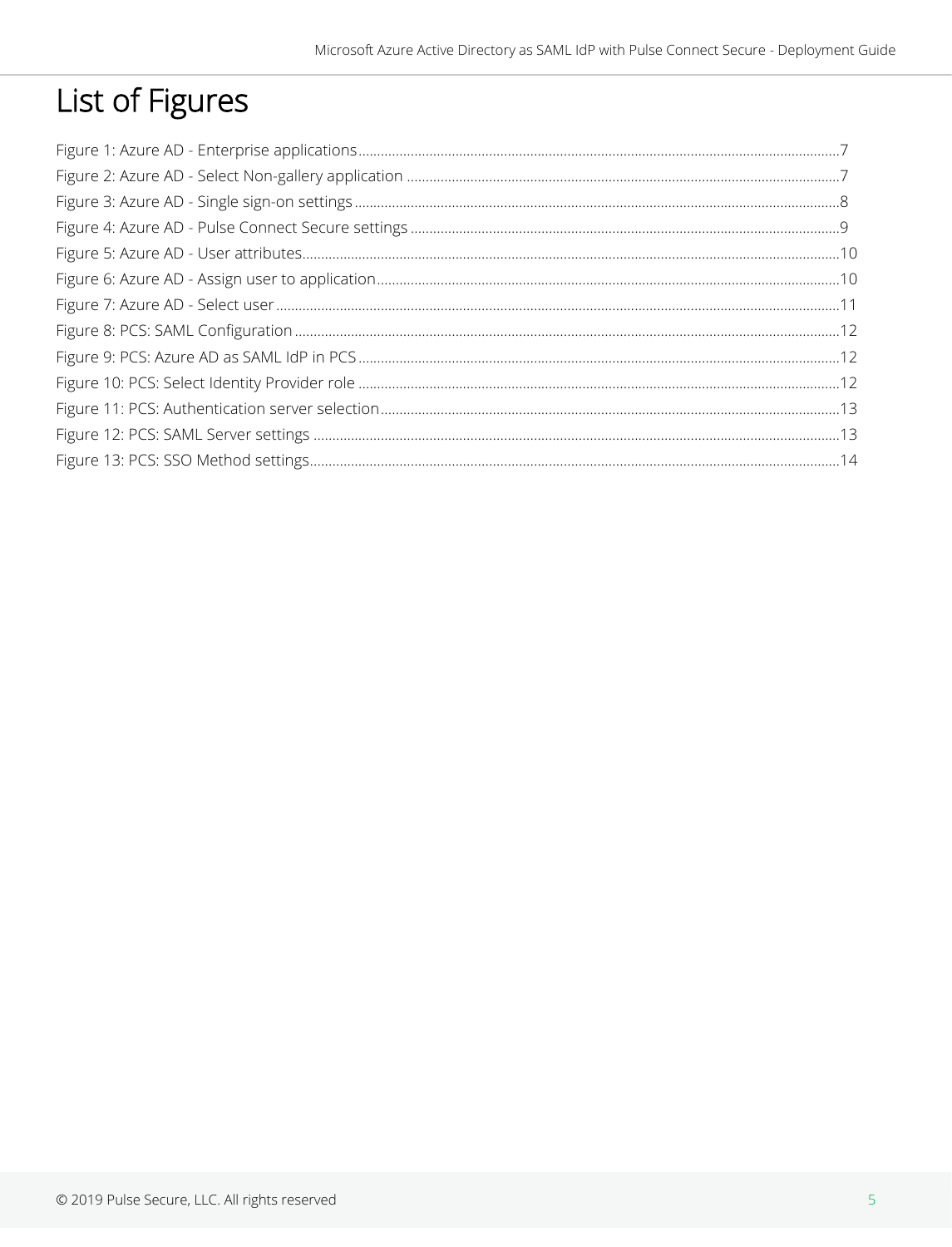## <span id="page-5-0"></span>Introduction

This document describes how to set up Pulse Connect Secure for SP-initiated SAML authentication using the Microsoft Azure Active Directory as the SAML IdP. It also describes the user experience with Web browser and Pulse Secure Client access methods.

# <span id="page-5-1"></span>Prerequisites

Ensure you have the following:

- Administrative access to the [Azure Management Portal](https://portal.azure.com/)
	- **EXECT:** Azure subscription that includes Active Directory
- Pulse Connect Secure appliance running 8.2R1 or later

# <span id="page-5-2"></span>Configurations

The set up includes the following process steps:

- [Microsoft Azure Active Directory Configuration](#page-5-3)
- [Pulse Connect Secure Configuration](#page-10-0)

# <span id="page-5-3"></span>Microsoft Azure Active Directory Configuration

This section covers the configurations required on Microsoft Azure AD. Microsoft Azure AD configurations include:

- [Setting Up PCS as Enterprise Application](#page-5-4)
- [Configuring Single Sign-on Settings](#page-7-0)
- Configuring PCS as Service Provider
- [Assigning User to Application](#page-9-0)

## <span id="page-5-4"></span>Setting Up PCS as Enterprise Application

Perform the following steps:

- 1. Log into the **Azure Management Portal**.
- 2. On the left pane, click Azure Active Directory.
- 3. Select your active directory from the active directory list.
- 4. Select Enterprise Applications.
- 5. Click on New Application.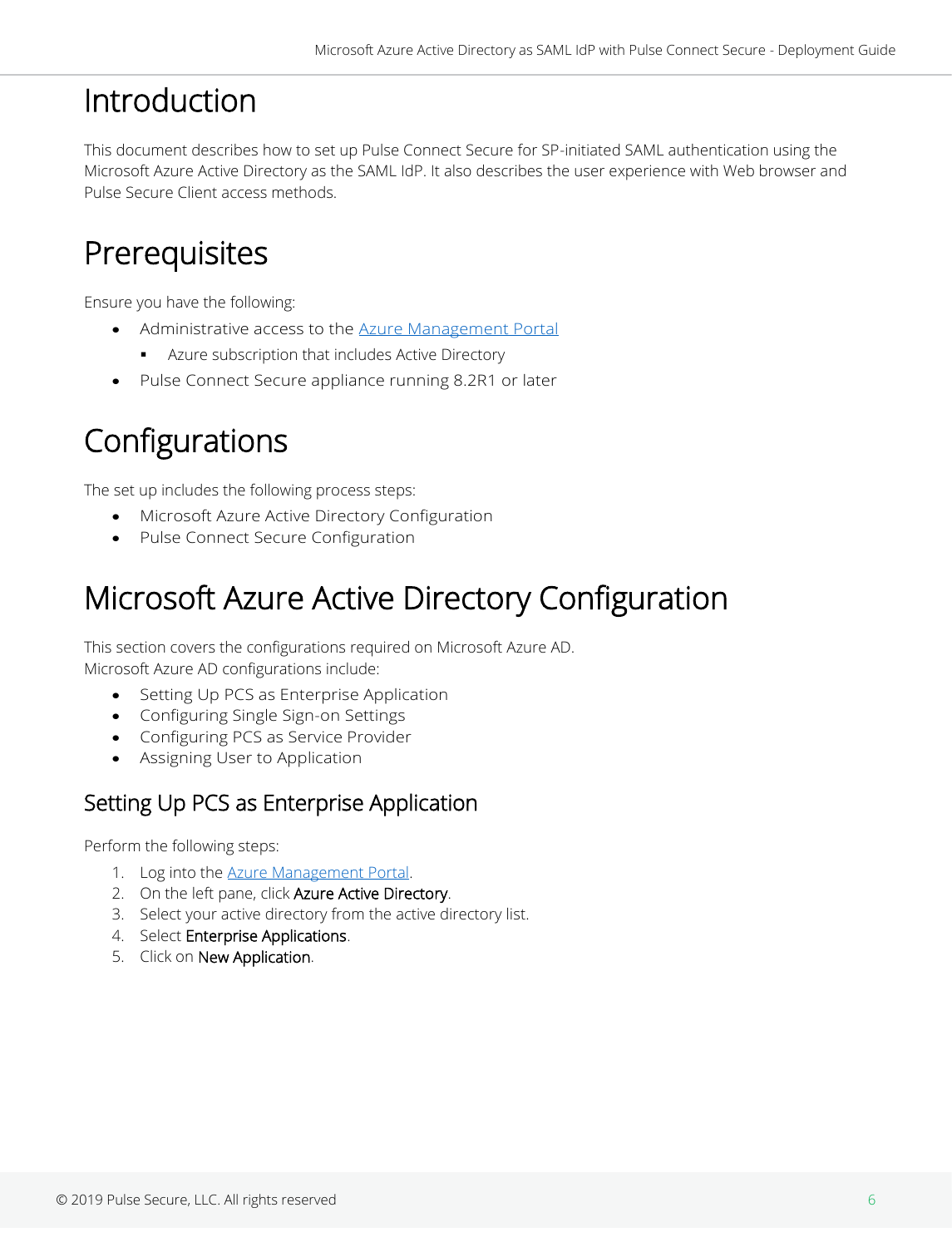| <b>Microsoft Azure</b>         |                                                                                     |                                                                          |
|--------------------------------|-------------------------------------------------------------------------------------|--------------------------------------------------------------------------|
| кł                             | Home > pulse secure > Enterprise applications - All applications                    |                                                                          |
| Create a resource              | Enterprise applications - All applications<br>pulse secure - Azure Active Directory |                                                                          |
| <b>All services</b>            | Overview<br>A                                                                       | $\equiv$ Columns<br>New application<br>$\ll$                             |
| <b>FAVORITES</b>               | MANAGE                                                                              | Application Type<br>Аp<br><b>Enterprise Applications</b><br>$\checkmark$ |
| Dashboard                      | All applications<br>m                                                               | First 20 shown, to search all of your applic.                            |
| ₩<br>All resources             | 夦<br>Application proxy                                                              | <b>NAME</b>                                                              |
| M<br>Resource groups           | User settings<br>ᅕ                                                                  | g<br><b>Office 365 Exchange Online</b>                                   |
| <b>App Services</b>            | <b>SECURITY</b>                                                                     | <b>Office 365 Management APIs</b><br>O3                                  |
| <b>Function Apps</b>           | Conditional access                                                                  | Ω<br><b>Office 365 SharePoint Online</b>                                 |
| <b>SOL databases</b>           | <b>ACTIVITY</b>                                                                     | <b>Outlook Groups</b><br>GW                                              |
| <b>Azure Cosmos DB</b><br>`Ø   | ூ<br>Sign-ins                                                                       | <b>Skype for Business Online</b><br>SF                                   |
| <b>Virtual machines</b>        | Audit logs                                                                          |                                                                          |
| <b>Load balancers</b>          | TROUBLESHOOTING + SUPPORT                                                           |                                                                          |
| Storage accounts               | X Troubleshoot                                                                      |                                                                          |
| <b>Virtual networks</b><br>(⊷) | New support request                                                                 |                                                                          |
| <b>Azure Active Directory</b>  |                                                                                     |                                                                          |

## <span id="page-6-0"></span>Figure 1: Azure AD - Enterprise applications

- 6. Select Non-gallery application.
- 7. Provide a name for the application and click Add.

## Figure 2: Azure AD - Select Non-gallery application

<span id="page-6-1"></span>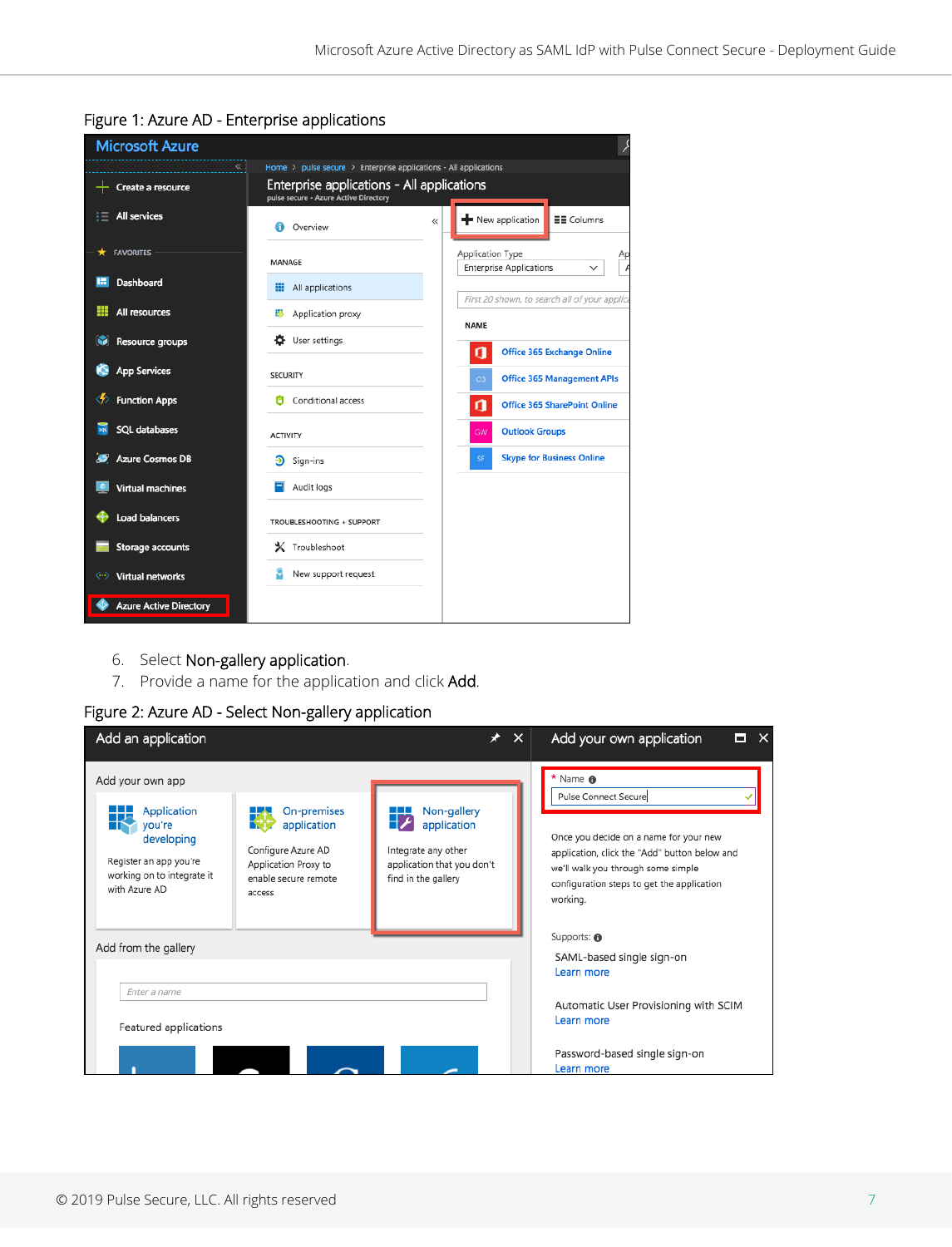## <span id="page-7-0"></span>Configuring Single Sign-on Settings

After successfully configuring the enterprise application, the Getting Started page is displayed. Perform the following steps:

1. In the Getting Started page, select Single sign-on.

#### <span id="page-7-1"></span>Figure 3: Azure AD - Single Sign-on settings

| Pulse Connect Secure - Getting started<br><b>Enterprise Application</b> | Home > pulse secure > Enterprise applications - All applications > Categories > Add an application > Pulse Connect Secure - Getting started                                                            |
|-------------------------------------------------------------------------|--------------------------------------------------------------------------------------------------------------------------------------------------------------------------------------------------------|
| ≪<br>Getting started<br>r.<br>MANAGE<br>Properties                      | Overview (recommended)<br>Learn about the steps and concepts required to integrate Pulse Connect<br>Secure with Azure AD.                                                                              |
| Owners<br>Users and groups<br>x<br>Single sign-on<br>Э                  | Assign a user for testing (required)<br>Choose a single user account under your control to test single sign-on to<br>Pulse Connect Secure.                                                             |
| Provisioning<br>邯<br>Application proxy<br>Self-service<br>ദ             | Create your test user in Pulse Connect Secure (required)<br>You can create this user in Pulse Connect Secure manually, or use Azure AD<br>to provision user accounts automatically for supported apps. |
| <b>SECURITY</b><br>Conditional access<br>Permissions                    | Configure single sign-on (required)<br>Configure your instance of Pulse Connect Secure to use Azure AD as its<br>identity provider.                                                                    |
| <b>ACTIVITY</b><br>€<br>Sign-ins                                        | Set up conditional access (optional)<br>Configure when and how users are prompted for multi-factor<br>authentication.                                                                                  |

- 2. Select Single sign-on Mode as *SAML based Sign-on*.
- 3. The Entity ID of Pulse Connect Secure is: https://[FQDN of PCS]/dana-na/auth/saml-endpoint.cgi?p=sp1

**UNOTE:** SP1 in the above Entity Id indicates that this is the first SAML Service Provider. If there are any existing SPs, then this number changes. Please check PCS configurations for exact number.

- 4. Reply URL of Pulse Connect Secure is https://[FQDN of PCS]/dana-na/auth/saml-consumer.cgi
- 5. Select Show advance URL settings.
- 6. Configure Sign on URL as https://[FQDN of PCS]/dana-na/auth/saml-consumer.cgi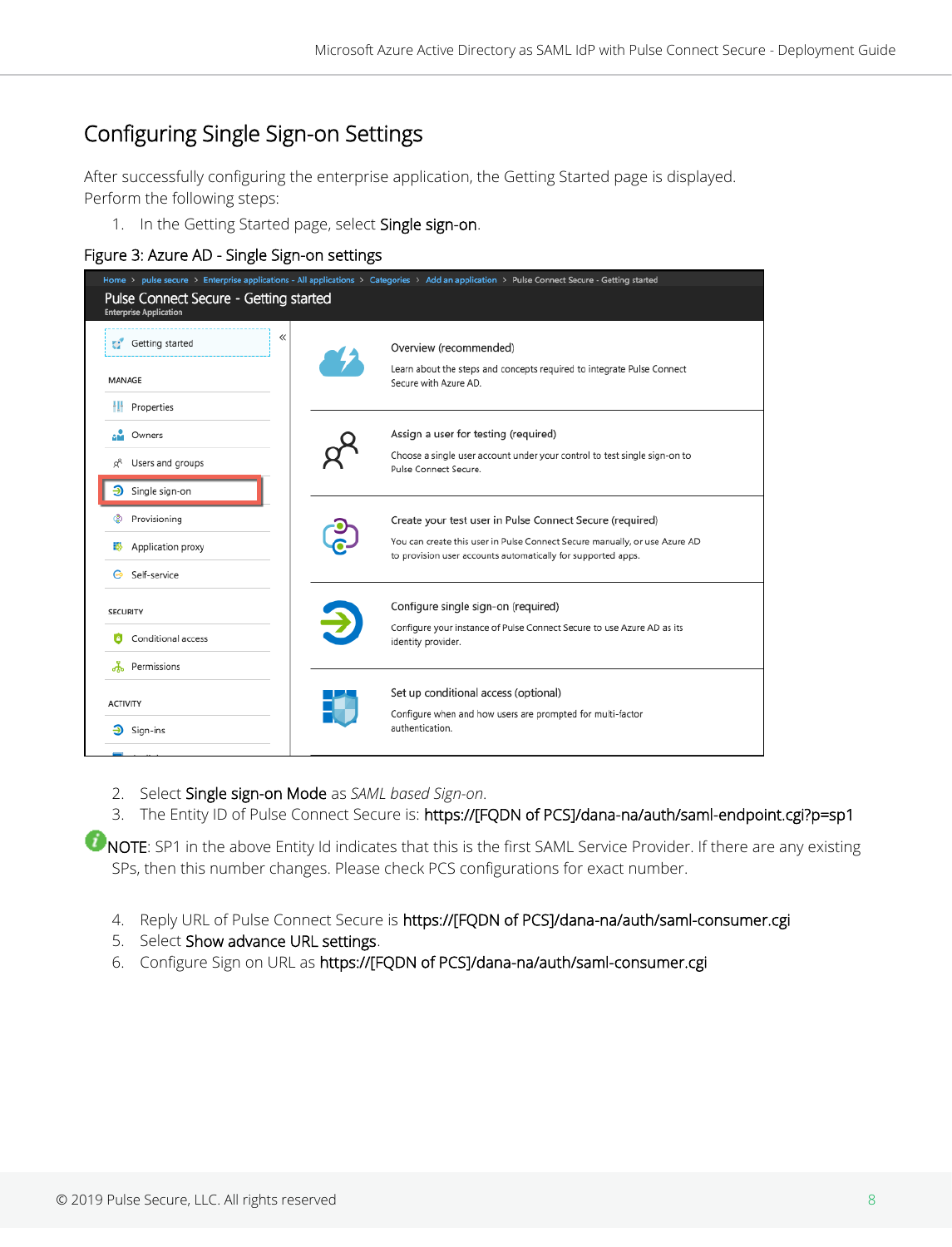| <b>Microsoft Azure</b>             |                                                                        | $\mathcal{P}$ Search resources, services, and docs                                                                                                                                                                           |  |  |  |  |  |  |
|------------------------------------|------------------------------------------------------------------------|------------------------------------------------------------------------------------------------------------------------------------------------------------------------------------------------------------------------------|--|--|--|--|--|--|
| $\ll$<br>Create a resource         | Pulse Connect Secure - Single sign-on<br><b>Enterprise Application</b> | Home > pulse secure > Enterprise applications - All applications > Categories > Add an application > Pulse Connect Secure - Single sign-on                                                                                   |  |  |  |  |  |  |
| $\frac{1}{2}$ All services         | Getting started<br>ď                                                   | <b>H</b> Save X Discard<br>$\ll$                                                                                                                                                                                             |  |  |  |  |  |  |
| $\bigstar$ FAVORITES               | MANAGE                                                                 | Single Sign-on Mode                                                                                                                                                                                                          |  |  |  |  |  |  |
| E.<br>Dashboard                    | H Properties                                                           | SAML-based Sign-on                                                                                                                                                                                                           |  |  |  |  |  |  |
| <b>HI</b> All resources            | аÑ.<br>Owners                                                          | Federated single sign-on enables rich and secure authentication to applications using the SAML protocol.<br>Follow the steps below to connect this application to Azure AD using SAML.                                       |  |  |  |  |  |  |
| Resource groups                    | Å<br>Users and groups                                                  |                                                                                                                                                                                                                              |  |  |  |  |  |  |
| G<br><b>App Services</b>           | $\supseteq$ Single sign-on                                             |                                                                                                                                                                                                                              |  |  |  |  |  |  |
| <b>Function Apps</b><br>◈          | ٧<br>Provisioning                                                      |                                                                                                                                                                                                                              |  |  |  |  |  |  |
| 赢<br><b>SOL databases</b>          | 黟<br>Application proxy                                                 | 1. How to configure Pulse Connect Secure with Azure AD<br>We highly recommend reviewing the following document to reduce configuration errors. How to configure<br>single sign-on between Azure AD and Pulse Connect Secure. |  |  |  |  |  |  |
| <b>AP</b> Azure Cosmos DB          | e<br>Self-service                                                      |                                                                                                                                                                                                                              |  |  |  |  |  |  |
| <b>Virtual machines</b>            | <b>SECURITY</b>                                                        | 2. Pulse Connect Secure Domain and URLs                                                                                                                                                                                      |  |  |  |  |  |  |
| Load balancers                     | Conditional access<br>$\bullet$                                        | Values for the fields below are provided by Pulse Connect Secure. You may either enter those values manually,<br>or upload a pre-configured SAML metadata file if provided by Pulse Connect Secure. Upload metadata file.    |  |  |  |  |  |  |
| Storage accounts                   | ፌ<br>Permissions                                                       | https://www.come.na/auth/saml-endpoint.cgi?p=sp1<br>* Identifier (Entity ID) @                                                                                                                                               |  |  |  |  |  |  |
| $\leftrightarrow$ Virtual networks | <b>ACTIVITY</b>                                                        | * Reply URL @<br>https://www.mear.net/dana-na/auth/saml-consumer.cqi<br>◡                                                                                                                                                    |  |  |  |  |  |  |
| <b>Azure Active Directory</b>      | $\overline{\mathbf{3}}$ Sign-ins                                       | Show advanced URL settings                                                                                                                                                                                                   |  |  |  |  |  |  |
| e<br>Monitor                       | $\blacksquare$ Audit logs                                              | https://www.communit/dana-na/auth/saml-consumer.cgi<br>Sign on URL @                                                                                                                                                         |  |  |  |  |  |  |
| Advisor                            | TROUBLESHOOTING + SUPPORT                                              | Relay State <sup>O</sup>                                                                                                                                                                                                     |  |  |  |  |  |  |
| <b>Security Center</b>             | X Troubleshoot                                                         | <b>Test SAML Settings</b><br>Please Save the values to test the settings.                                                                                                                                                    |  |  |  |  |  |  |

## <span id="page-8-0"></span>Figure 4: Azure AD - Pulse Connect Secure settings

7. Select User Identifier from the drop-down list.

**C** NOTE: User Identifier value is sent as Subject Name in SAML response. Please choose appropriate one of your choice.

8. Click Metadata XML to download Azure AD IdP metadata. This will be uploaded to Pulse Connect Secure to retrieve Azure AD SAML IdP configurations.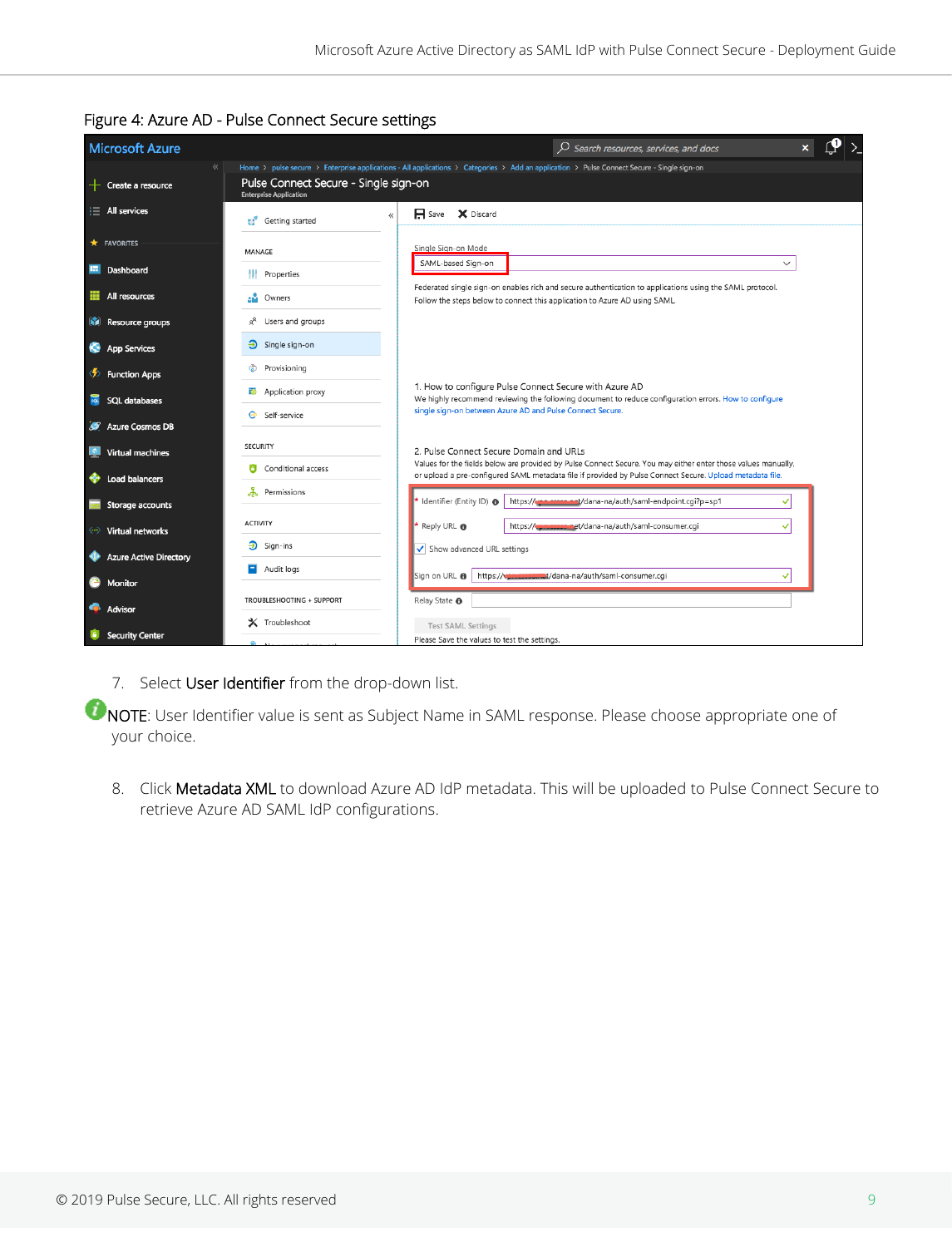| <b>Microsoft Azure</b>             |                                                                        | Search resources, services, and docs                                                                                                              |  | ⊙ |
|------------------------------------|------------------------------------------------------------------------|---------------------------------------------------------------------------------------------------------------------------------------------------|--|---|
| $\ll$<br>Create a resource         | Pulse Connect Secure - Single sign-on<br><b>Enterprise Application</b> | Home > pulse secure > Enterprise applications - All applications > Categories > Add an application > Pulse Connect Secure - Single sign-on        |  |   |
| $\frac{1}{2}$ All services         | $\ll$<br>Getting started                                               | R Save X Discard                                                                                                                                  |  |   |
| $\bigstar$ FAVORITES               | MANAGE                                                                 | 3. User Attributes Learn more                                                                                                                     |  |   |
| <b>In Dashboard</b>                | HH<br>Properties                                                       | Edit the user information sent in the SAML token when user signs in to Pulse Connect Secure.                                                      |  |   |
| ₩<br>All resources                 | аÑ.<br>Owners                                                          | user.userprincipalname<br>User Identifier @<br>$\checkmark$                                                                                       |  |   |
| Resource groups<br>M               | Users and groups<br>R,                                                 | View and edit all other user attributes                                                                                                           |  |   |
| <b>App Services</b><br>ю           | Single sign-on<br>ூ                                                    | 4. SAML Signing Certificate Learn more                                                                                                            |  |   |
| <b>Function Apps</b><br>◈          | ⊗<br>Provisioning                                                      | Manage the certificate used by Azure AD to sign SAML tokens issued to Pulse Connect Secure.                                                       |  |   |
| $\frac{1}{2}$<br>SQL databases     | Application proxy<br>夦                                                 | App Federation Metadata Url<br>$\mathbb{P}$<br>https://loqin.microsoftonline.com/cf072052-ae40-496e-b6ea-6faad                                    |  |   |
| <b>Azure Cosmos DB</b><br>Ø        | <b>G</b> Self-service                                                  | THUMBPRINT<br>DOWNLOAD<br><b>STATUS</b><br><b>EXPIRATION</b>                                                                                      |  |   |
| <b>Virtual machines</b>            | <b>SECURITY</b>                                                        | Certificate (Base64)<br>8/9/2021<br>C44B77A45F407AB92B9C5601137AA8053F33AD60<br>Certificate (Raw)<br>Active<br><b>Metadata XML</b>                |  |   |
| Load balancers                     | a<br>Conditional access                                                | Create new certificate                                                                                                                            |  |   |
| Storage accounts                   | ፌ<br>Permissions                                                       |                                                                                                                                                   |  |   |
| $\leftrightarrow$ Virtual networks | <b>ACTIVITY</b>                                                        | Show advanced certificate signing settings Learn more                                                                                             |  |   |
| <b>Azure Active Directory</b>      | $\overline{\mathbf{3}}$ Sign-ins                                       | * Notification Email <sup>O</sup><br>admin@pulsesecurecloud.onmicrosoft.com<br>$\checkmark$                                                       |  |   |
| Monitor                            | Audit logs                                                             |                                                                                                                                                   |  |   |
| <b>Advisor</b>                     | TROUBLESHOOTING + SUPPORT                                              | 5. Pulse Connect Secure Configuration<br>Pulse Connect Secure must be configured to use Azure AD as a SAML identity provider. Click below to view |  |   |
|                                    | X Troubleshoot                                                         | instructions on how to do this.                                                                                                                   |  |   |
| <b>Security Center</b>             | я<br>New support request                                               | Configure Pulse Connect Secure                                                                                                                    |  |   |
| Cost Management + Billing          |                                                                        |                                                                                                                                                   |  |   |

## <span id="page-9-1"></span>Figure 5: Azure AD - User attributes

## <span id="page-9-0"></span>Assigning User to Application

- 1. On the left pane, select Users and groups.
- 2. Click Add user.

## <span id="page-9-2"></span>Figure 6: Azure AD - Assign user to application

|                                                                          | Home > pulse secure > Enterprise applications - All applications > Pulse Connect Secure - Users and groups |                    |
|--------------------------------------------------------------------------|------------------------------------------------------------------------------------------------------------|--------------------|
| Pulse Connect Secure - Users and groups<br><b>Enterprise Application</b> |                                                                                                            |                    |
| Overview                                                                 | $\Phi^{\text{max}}$<br>+ Add user<br>Edit<br>m Remove Update Credentials <b>EE Columns</b><br>《            |                    |
| Getting started                                                          | The application will appear on the access panel for assigned users. Set 'visible to users?' to<br>n        |                    |
|                                                                          | First 100 shown, to search all users & groups, enter a display name.                                       |                    |
| MANAGE                                                                   | <b>DISPLAY NAME</b>                                                                                        | <b>OBJECT TYPE</b> |
| Properties                                                               |                                                                                                            |                    |
| Owners                                                                   | No application assignments found                                                                           |                    |
| Users and groups<br>x                                                    |                                                                                                            |                    |
| Single sign-on<br>€                                                      |                                                                                                            |                    |
| Provisioning                                                             |                                                                                                            |                    |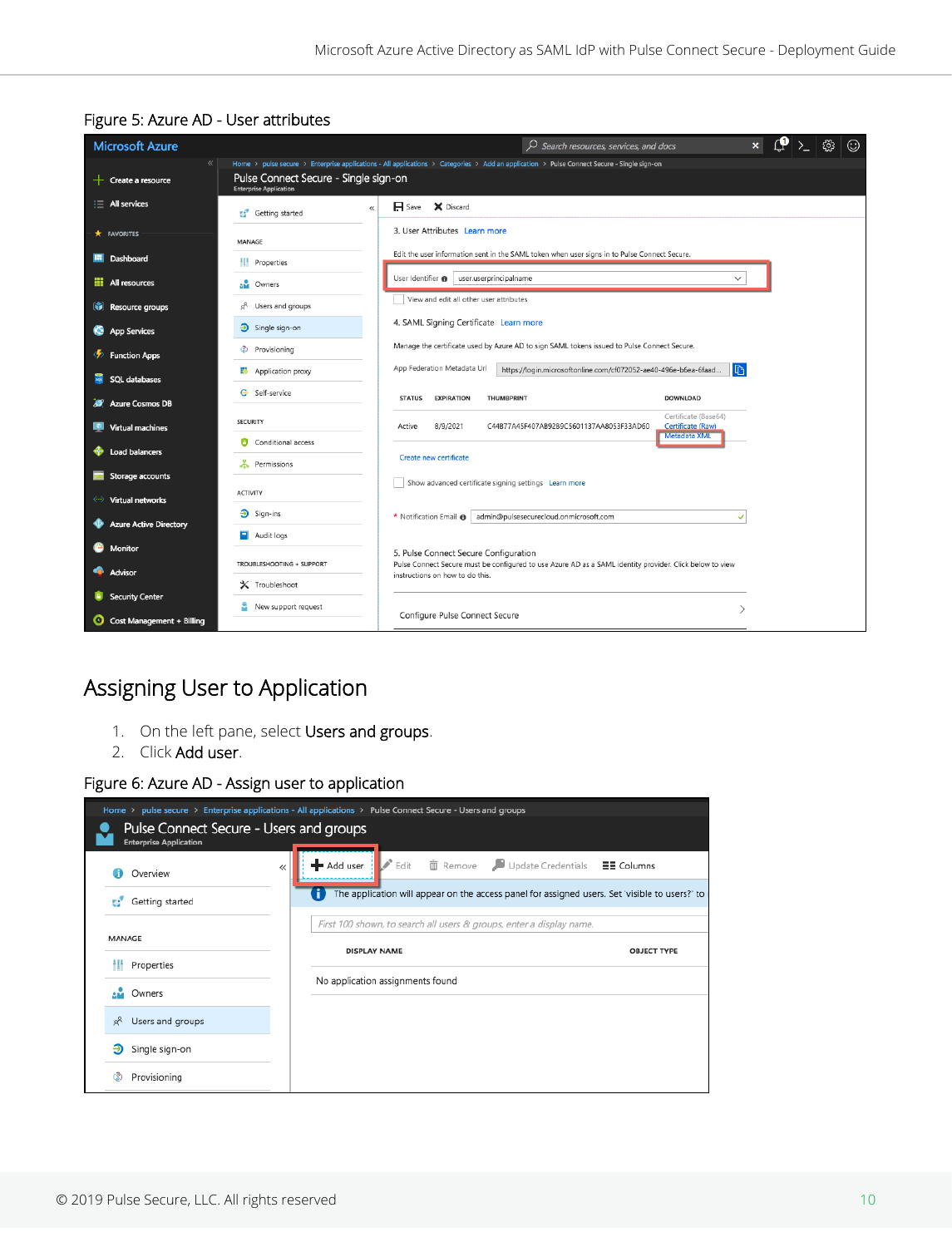- 3. In the Add Assignment pane, click Users and groups.
- 4. Select the user who needs access to PCS.
- 5. Click Assign.

#### <span id="page-10-2"></span>Figure 7: Azure AD - Select user

| Add Assignment<br>pulse secure    | × | Users and groups                                                           | × |
|-----------------------------------|---|----------------------------------------------------------------------------|---|
| Users and groups<br>None Selected |   | + Invite<br>Select <b>O</b>                                                |   |
| Select Role<br>User               | ) | Search by name or email address                                            | ✓ |
|                                   |   | <b>Harmareth</b><br>$\checkmark$<br>HE<br>khemanth@gubasecuredaud.ornricr. |   |
|                                   |   | <b>Harmarch Europe</b><br>HK<br>admin@quitesecuredaud.onmicress.           |   |
|                                   |   |                                                                            |   |
|                                   |   |                                                                            |   |
|                                   |   |                                                                            |   |
|                                   |   |                                                                            |   |
|                                   |   |                                                                            |   |
|                                   |   | Selected<br>Hemanth                                                        |   |
|                                   |   |                                                                            |   |

# <span id="page-10-0"></span>Pulse Connect Secure Configuration

This section covers the SAML configurations required to configure PCS as SAML SP. The other basic configurations like creating Realms and Roles are not covered.

Pulse Connect Secure configuration includes:

- [Configuring Azure Active Directory as SAML Metadata Provider](#page-10-1)
- [Configuring SAML Authentication Server](#page-12-0)
- Assigning to respective Realms and Roles

## <span id="page-10-1"></span>Configuring Azure Active Directory as SAML Metadata Provider

Perform the following steps:

- 1. Log into the Pulse Connect Secure admin console.
- 2. Navigate to System > Configuration > SAML.
- 3. Click New Metadata Provider.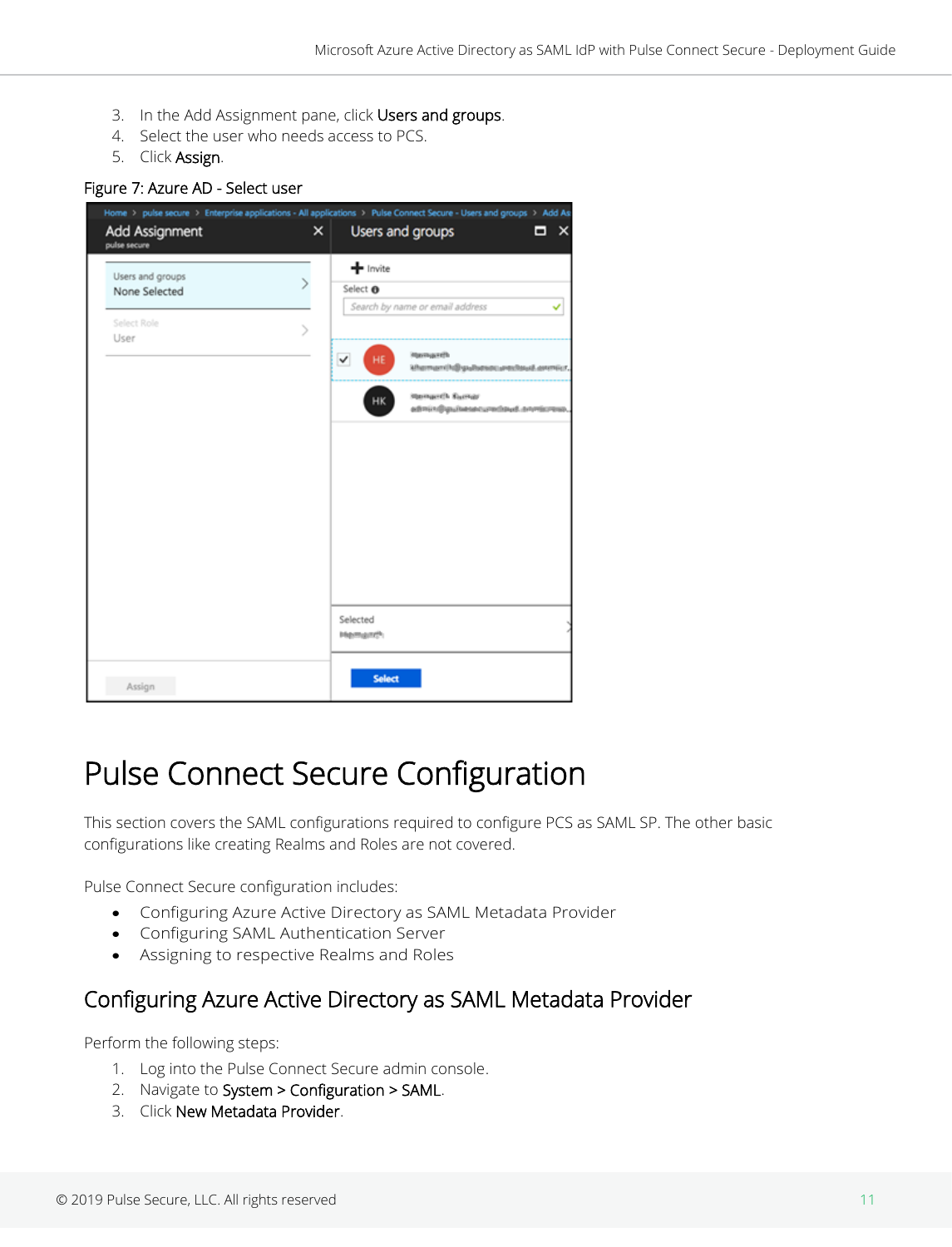## <span id="page-11-0"></span>Figure 8: PCS: SAML Configuration

| <b>Configuration</b><br><b>SAML</b>                                                               |           |          |              |  |  |                  |            |
|---------------------------------------------------------------------------------------------------|-----------|----------|--------------|--|--|------------------|------------|
| Licensing                                                                                         | Pulse One | Security | Certificates |  |  | <b>DMI Agent</b> | <b>NCP</b> |
| <b>SAML</b><br>IKE <sub>v2</sub><br>Mobile<br>User Record Synchronization<br><b>VPN</b> Tunneling |           |          |              |  |  |                  |            |
| <b>New Metadata Provider</b><br><b>Refresh</b><br><b>Settings</b><br><b>Delete</b>                |           |          |              |  |  |                  |            |

- 4. Provide a name for the new metadata provider.
- 5. Select Location as *Local*.
- 6. Upload Azure AD metadata file by clicking Browse and selecting the file.

**O NOTE:** Azure AD metadata is the XML file that should be downloaded from Azure portal. For details, see the 'Microsoft Azure AD Configurations' section above.

#### <span id="page-11-1"></span>Figure 9: PCS: Azure AD as SAML IdP in PCS

| SAML ><br>New Metadata Provider                                                           |                                                                           |                                                                                         |
|-------------------------------------------------------------------------------------------|---------------------------------------------------------------------------|-----------------------------------------------------------------------------------------|
| MS-Azure<br>Name:                                                                         | Label to reference metadata provider.                                     |                                                                                         |
| <b>Metadata Provider Location Configuration</b>                                           |                                                                           |                                                                                         |
| Location:<br>Upload Metadata File:<br><b>Metadata Provider Verification Configuration</b> | <b>Browse</b><br>Pulse<br>Connect Secure.xml<br><b>Current File: None</b> | <b>E Local @</b> RemoteLocation of metadata provider. In case of Local, metadata file r |
| Accept Unsigned Metadata                                                                  |                                                                           | If checked Connect Secure accepts unsigned metadata.                                    |

- 7. Select Accept Unsigned Metadata.
- 8. Select Roles as *Identity Provider*.
- 9. Click Save Changes.

#### Figure 10: PCS: Select Identity Provider role

<span id="page-11-2"></span>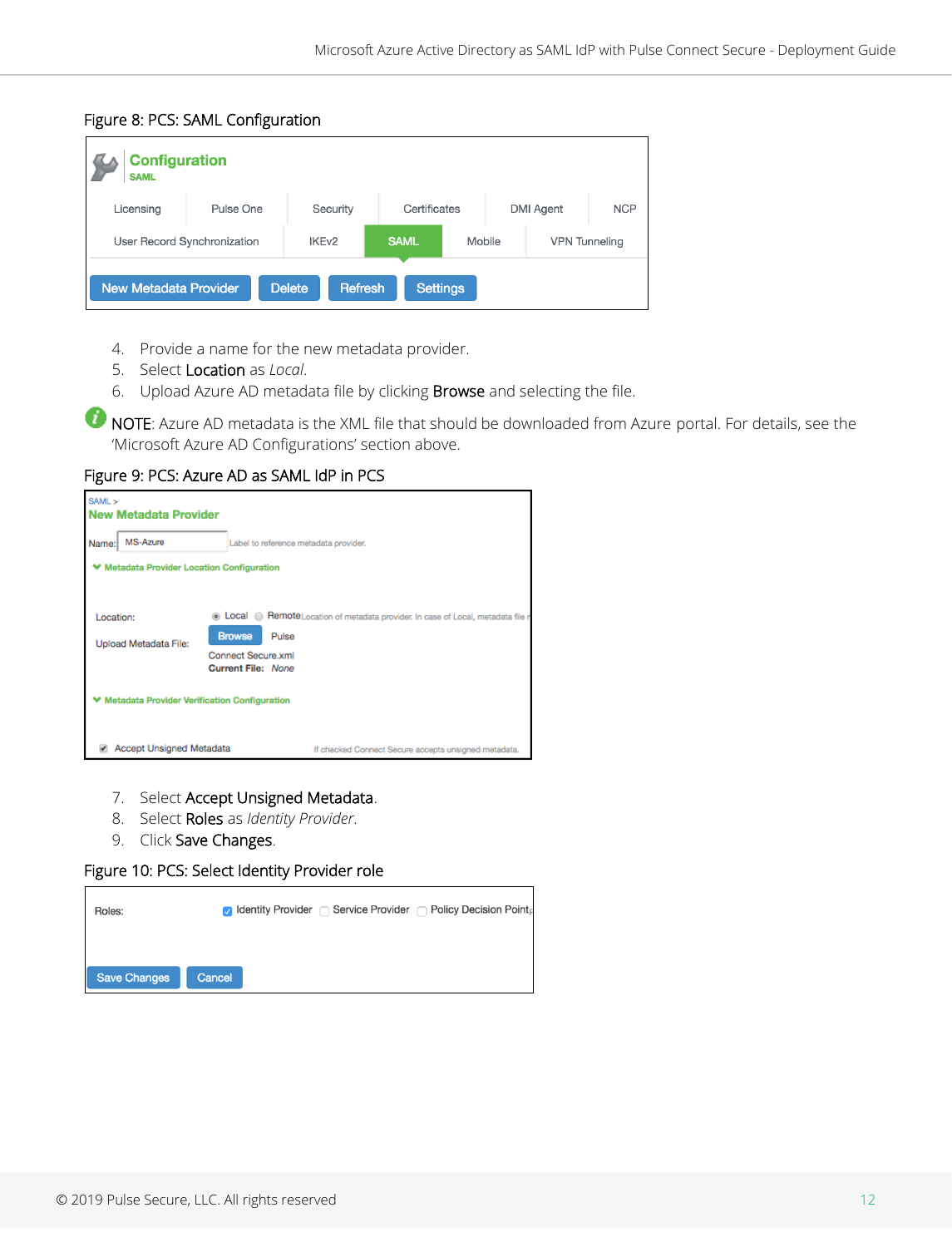## <span id="page-12-0"></span>Configuring SAML Authentication Server

To create a SAML authentication server:

- 1. Navigate to Authentication > Auth Servers.
- 2. Select New: SAML Server and click New Server.

#### <span id="page-12-1"></span>Figure 11: PCS: Authentication server selection

| Neulse Secure System Authentication Administrators |                   | <b>Users</b> | Maintenance | <b>Wizards</b> |
|----------------------------------------------------|-------------------|--------------|-------------|----------------|
| <b>Authentication Servers</b>                      |                   |              |             |                |
| New: SAML Server                                   | New Server Delete |              |             |                |

- 3. Provide Server Name.
- 4. Select SAML Version as *2.0,* and Configuration Mode as *Metadata*.
- 5. Select Azure AD Entity Id from the Identity Provider Entity Id drop-down list.

## <span id="page-12-2"></span>Figure 12: PCS: SAML Server settings

| Pulse Secure System                           |                                                                                                               | <b>Authentication</b>                                                                                                                                                                                                       | Administrators | <b>Users</b> | Maintenance        | Wizards                       |
|-----------------------------------------------|---------------------------------------------------------------------------------------------------------------|-----------------------------------------------------------------------------------------------------------------------------------------------------------------------------------------------------------------------------|----------------|--------------|--------------------|-------------------------------|
| Auth Servers > SAML Server > Settings         |                                                                                                               |                                                                                                                                                                                                                             |                |              |                    |                               |
| Settings                                      |                                                                                                               |                                                                                                                                                                                                                             |                |              |                    |                               |
| Settings<br>Users                             |                                                                                                               |                                                                                                                                                                                                                             |                |              |                    |                               |
| Azure SAML IdP<br>Server Name:                |                                                                                                               |                                                                                                                                                                                                                             |                |              |                    |                               |
| <b>▼ Settings</b>                             |                                                                                                               |                                                                                                                                                                                                                             |                |              |                    |                               |
| *SAML Version:                                | 01.102.0                                                                                                      |                                                                                                                                                                                                                             |                |              |                    |                               |
| *Connect Secure Entity Id:                    |                                                                                                               | https://vpn.cssso.net/dana-na/auth/saml-endpc                                                                                                                                                                               |                |              |                    | Unique SAML Identifier of the |
| *Configuration Mode:                          | Manual <sup>@</sup> Metadata                                                                                  |                                                                                                                                                                                                                             |                |              |                    | Uses metadata files configure |
| *Identity Provider Entity Id:                 |                                                                                                               | https://sts.windows.net/cf072052-ae40-496e-b6ea-6faade8ab064/ $\div$                                                                                                                                                        |                |              |                    | Unique SAML identifier of the |
| Identity Provider Single Sign On Service URL: | https://login.microsoftonline.com/cf072052-ae40-496e-b6ea-6faade8ab064/saml2 # User is redirected to this URL |                                                                                                                                                                                                                             |                |              |                    |                               |
| User Name Template:                           |                                                                                                               |                                                                                                                                                                                                                             |                |              |                    |                               |
|                                               |                                                                                                               | Example: <assertionnamedn.uid>, uid from X509SubjectName.<br/>The entire assertion name identifier if not specified; Or<br/><userattr.attr>, attr from AttributeStatement attributes.</userattr.attr></assertionnamedn.uid> |                |              |                    |                               |
| Allowed Clock Skew (minutes):                 | 5                                                                                                             |                                                                                                                                                                                                                             |                |              | $0 - 9999$ minutes |                               |
| Support Single Logout                         |                                                                                                               |                                                                                                                                                                                                                             |                |              |                    | If checked, Connect Secure s  |

**O** NOTE: Azure AD Metadata automatically sets various parameters for the SAML authentication server.

- 6. Single Logout is an optional setting. If this option is selected, it prompts for a new authentication after logout. If this option is not selected and you have not closed the browser, you can reconnect without authentication.
- 7. Select Requested Authn Context Class as *Password,* and Comparison Method as *exact*.
- 8. Set the **Metadata Validity** in terms of number of days.
- 9. Click Save Changes.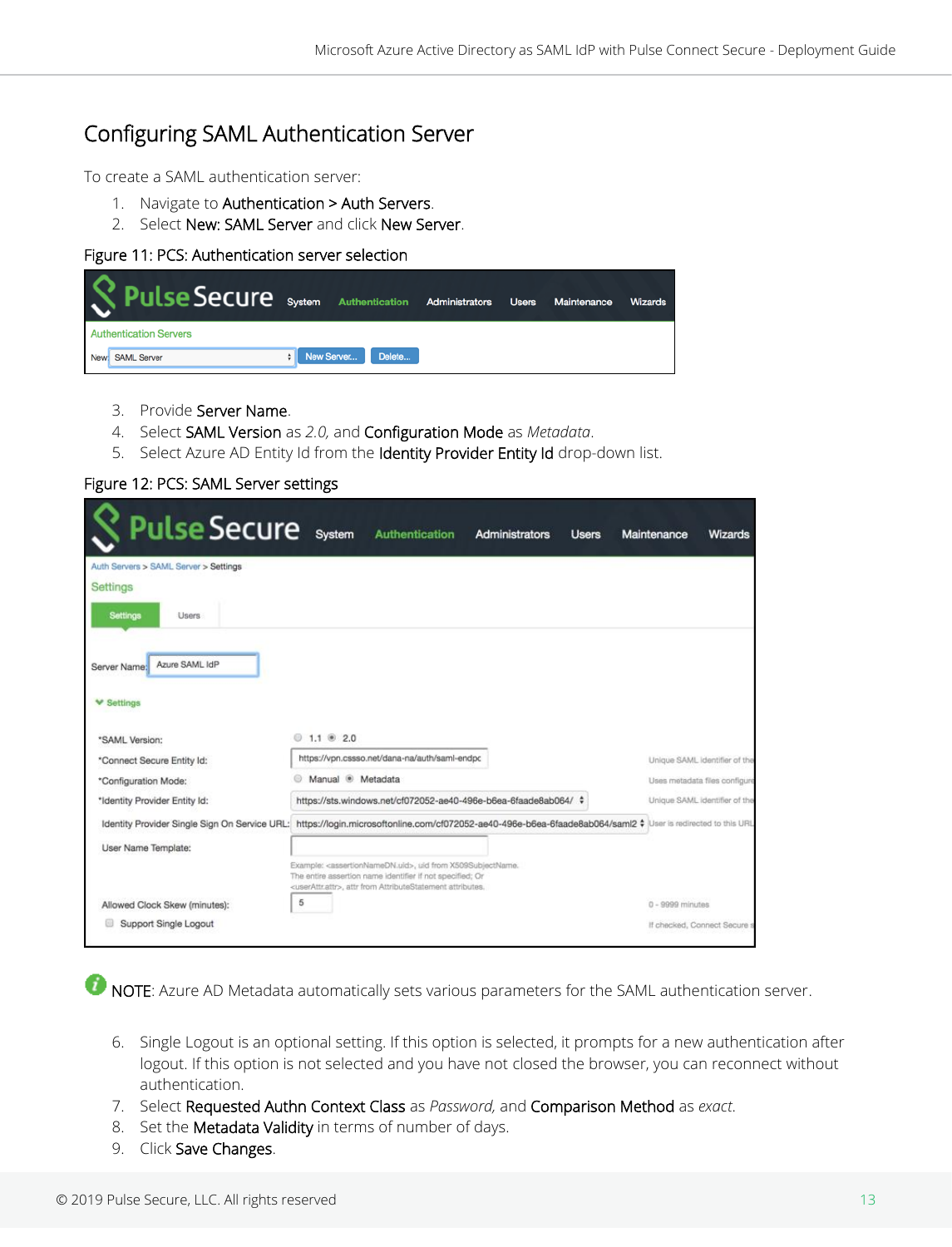<span id="page-13-0"></span>

| Figure 13: PCS: SSO Method settings |  |
|-------------------------------------|--|
|-------------------------------------|--|

| <b>▼ SSO Method</b>                                                                                                                                                                                                                                                       |                                                                                                                                                           |                                            |            |                                                        |  |  |  |  |  |
|---------------------------------------------------------------------------------------------------------------------------------------------------------------------------------------------------------------------------------------------------------------------------|-----------------------------------------------------------------------------------------------------------------------------------------------------------|--------------------------------------------|------------|--------------------------------------------------------|--|--|--|--|--|
| Artifact<br>Response Signing Certificate:<br>Issued To: Microsoft Azure Federated SSO Certificate<br>Post<br>Issued By: Microsoft Azure Federated SSO Certificate<br>Valid:<br>Aug 9 12:46:38 2018 GMT - Aug 9 12:46:37 2021 GMT<br>Details:<br>Cther Certificate Details |                                                                                                                                                           |                                            |            |                                                        |  |  |  |  |  |
|                                                                                                                                                                                                                                                                           | <b>Delete</b><br>Select Certificate: Microsoft Azure Federated SSO Certificate ♦                                                                          |                                            |            |                                                        |  |  |  |  |  |
|                                                                                                                                                                                                                                                                           |                                                                                                                                                           | Enable Signing Certificate status checking |            |                                                        |  |  |  |  |  |
|                                                                                                                                                                                                                                                                           | (Uses configuration in Trusted Client CAs. This applies<br>to the certificate configured above as well as the one<br>comes along with the SAML response.) |                                            |            |                                                        |  |  |  |  |  |
|                                                                                                                                                                                                                                                                           | Select Device Certificate for Signing:                                                                                                                    |                                            |            | Certificate used for signing the Requests initiated by |  |  |  |  |  |
|                                                                                                                                                                                                                                                                           | Select Device Certificate for Encryption:                                                                                                                 |                                            |            | Certificate used by the IdP for wrapping encryption ke |  |  |  |  |  |
| Select Requested Authn Context Classes to be sent in the AuthRequest:<br>Available:<br>Selected:                                                                                                                                                                          |                                                                                                                                                           |                                            |            |                                                        |  |  |  |  |  |
| <b>InternetProtocol</b>                                                                                                                                                                                                                                                   | $Add \rightarrow$                                                                                                                                         | Password                                   |            |                                                        |  |  |  |  |  |
|                                                                                                                                                                                                                                                                           | InternetProtocolPassword<br>Remove                                                                                                                        |                                            |            |                                                        |  |  |  |  |  |
| Kerberos                                                                                                                                                                                                                                                                  |                                                                                                                                                           |                                            |            |                                                        |  |  |  |  |  |
|                                                                                                                                                                                                                                                                           | MobileOneFactorUnregistered                                                                                                                               |                                            |            |                                                        |  |  |  |  |  |
|                                                                                                                                                                                                                                                                           | MobileTwoFactorUnregistered                                                                                                                               |                                            |            |                                                        |  |  |  |  |  |
| Comparison Method for Authentication Classes:                                                                                                                                                                                                                             |                                                                                                                                                           |                                            | ÷<br>exact |                                                        |  |  |  |  |  |
| <b>₩ Service Provider Metadata Settings</b>                                                                                                                                                                                                                               |                                                                                                                                                           |                                            |            |                                                        |  |  |  |  |  |
| 10<br>days 1 - 9999. Specifies the time in days after which metadata for the SAML Auth Server should be refreshed by the Id<br>Metadata Validity:                                                                                                                         |                                                                                                                                                           |                                            |            |                                                        |  |  |  |  |  |
| Do Not Publish Connect Secure Metadata Prevents the Metadata for the SAML Auth Server to be published at the location specified by the Connect Secure<br><b>Download Metadata</b>                                                                                         |                                                                                                                                                           |                                            |            |                                                        |  |  |  |  |  |
| > User Record Synchronization                                                                                                                                                                                                                                             |                                                                                                                                                           |                                            |            |                                                        |  |  |  |  |  |
| <b>Save Changes</b>                                                                                                                                                                                                                                                       |                                                                                                                                                           |                                            |            |                                                        |  |  |  |  |  |
| indicates required field                                                                                                                                                                                                                                                  |                                                                                                                                                           |                                            |            |                                                        |  |  |  |  |  |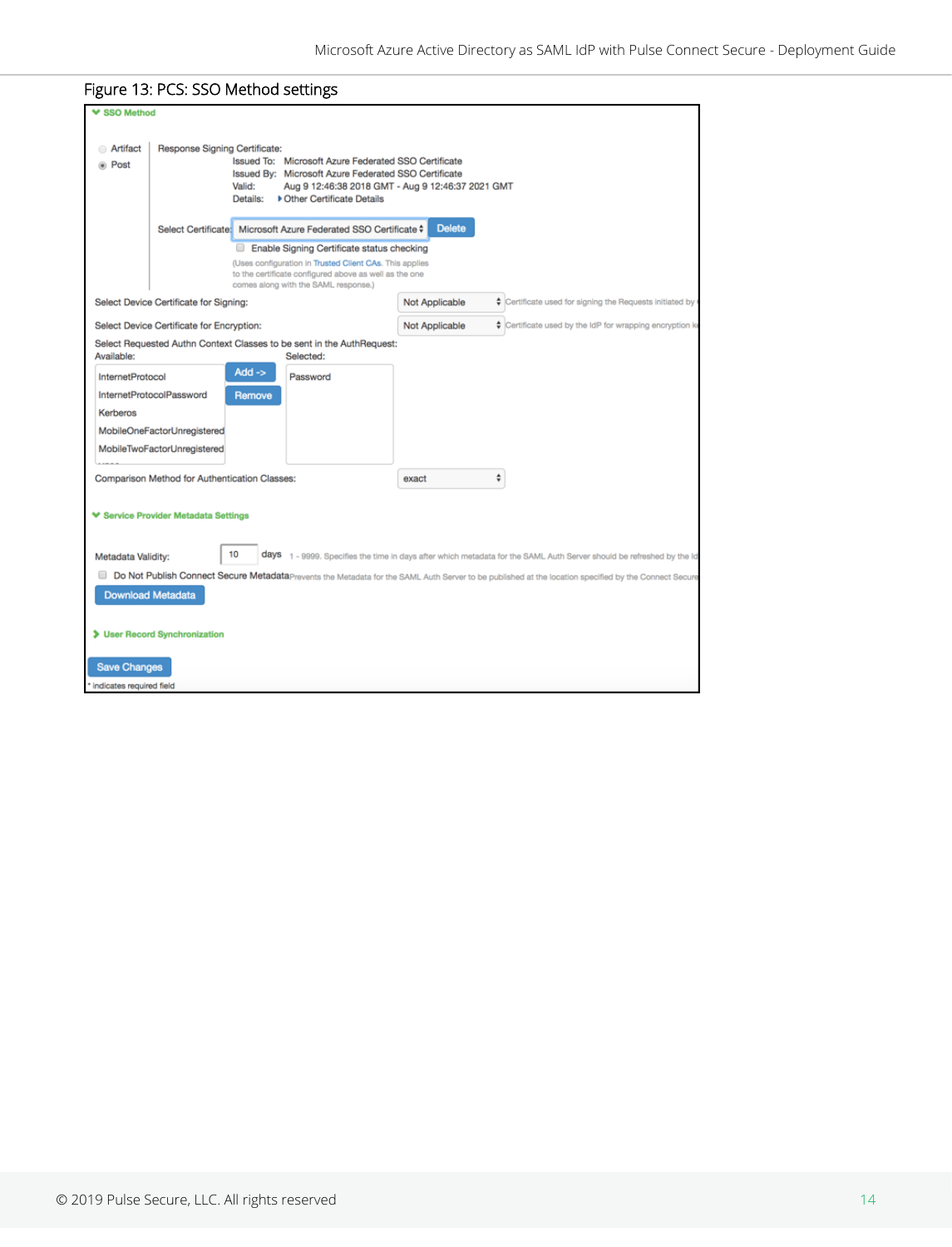# <span id="page-14-0"></span>End-User Flow

## <span id="page-14-1"></span>Access through Browser (SP Initiated SSO)

- 1. Open web browser and access Pulse Connect Secure URL (Example: https://vpn.pulsesecure.net) It automatically redirects to Microsoft login page.
- 2. Provide Email Id.
- 3. When prompted for password, provide password.
- 4. Click Sign In.

After successful authentication, user gets redirected to Pulse Connect Secure portal giving access to corporate resources.

# <span id="page-14-2"></span>Troubleshooting

For any issues with Pulse Connect Secure, submit a request with Pulse Secure support team and provide following PCS logs:

- Navigate to System > Log/Monitoring. Click Save All Logs and save the logs.
- Provide server debug logs with event codes "saml, auth, soap, dsdash, cloudsecure" at level 50.
- Provide Policy tracing for the specific user session with proper realm.